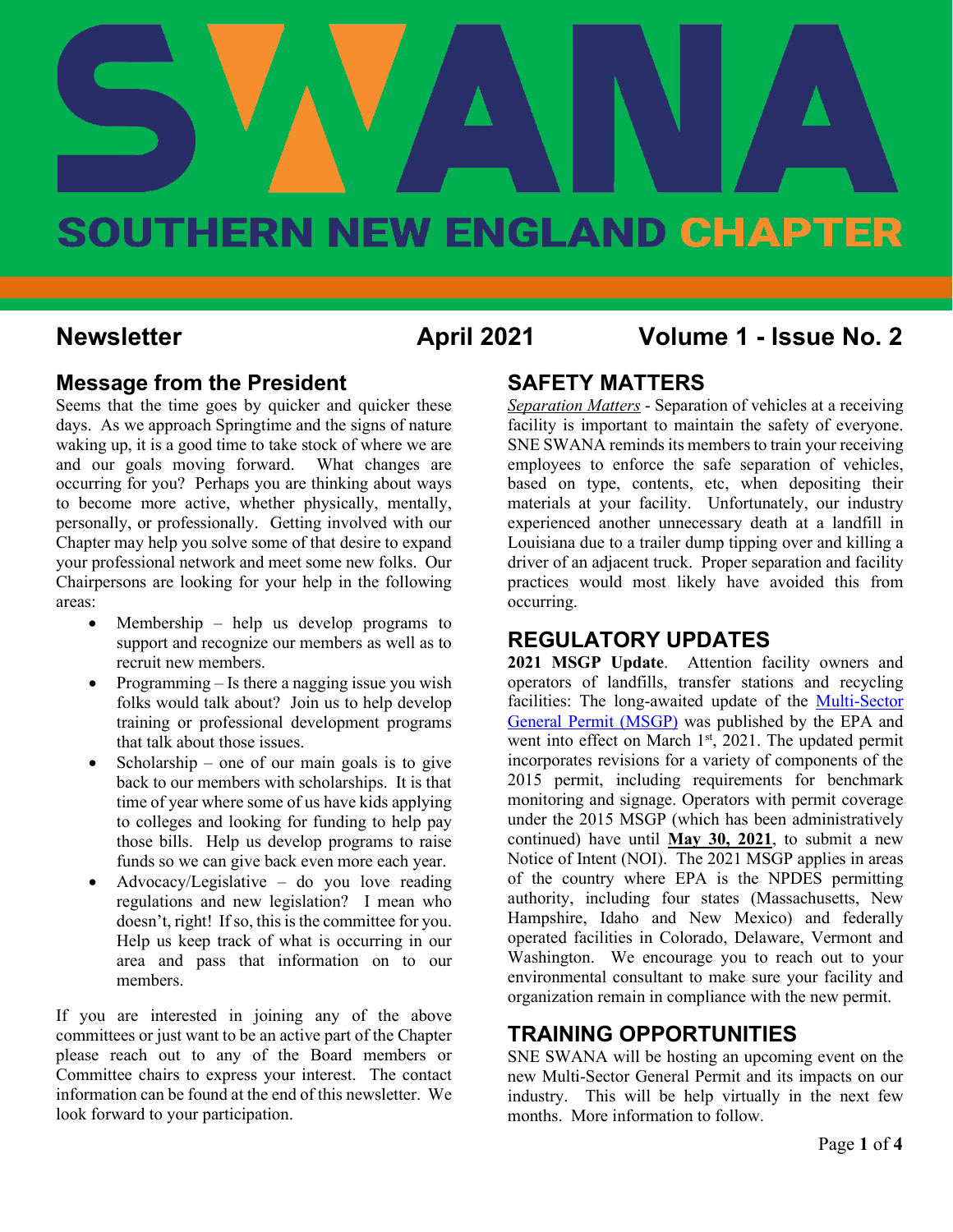Do you have a topic you wish someone would talk about? Please reach out and let us know. Our Board will see if we have the local expertise to help pull together a training event focused on issues that concern you.

#### **ODDS & ENDS**

#### **Scholarship Application:**

Do you have a student in college or about to attend? Are you a Young Professional with some college debt to pay off? We are pleased to announce that the 2021 SWANA Scholarship process has started and the SNE Chapter is now accepting applications. Application materials and information can be found on our website at [www.sneswana.org.](http://www.sneswana.org/) The deadline is May 15, 2021 to be considered for the SWANA 2021 International and Chapter scholarships; so please don't delay in getting the materials submitted.

#### **CONGRATULATIONS University of Vermont:**

SNE SWANA offers its congratulations to the University of Vermont for winning 1<sup>st</sup> Place in the International Solid Waste Design Competition (SWDC) recently held virtually. The SWDC is a student team competition that looks to solve "real world" problems faced by solid waste professionals. This year's project challenged teams to develop innovative solutions to closing the Bakoteh Dumpsite in Kanifing, Gambia and to offer changes to develop a modern solid waste management system. All of the teams presented well thought out solutions and I am sure that these students will prove to be great assets to our solid waste community. Interested in the presentations or resumes from the student teams for recruitment, you can find more information at the [SWDC website.](https://swana.org/community/young-professionals/solid-waste-design-competition?utm_campaign=New%20Member&utm_medium=email&_hsmi=117686110&_hsenc=p2ANqtz-8TCC6ELLeGwJexv2G8oHH8ubW98NKj3Na1uPxk20SuvQy8IEe19y0Msbz9v5WPbL9L4HqHptj0gFOIqE0eUgD-Grznug&utm_content=117686110&utm_source=hs_email)

#### **UPCOMING EVENTS**

- EBC Eighth Annual New England "Talking Trash" Conference – April 9, 2021 – Virtual Conference [– REGISTER HERE.](https://environmentalbusinesscouncilofnewengland.growthzoneapp.com/ap/r/8194ceb7c23e4bfd864794762707ede7)
- Scholarship Application the 2021 SWANA International and SNE Chapter SWANA applications are due May 15, 2021.
- Lithium Battery Webinar Series Organized by NEWMOA & NERC in partnership with the Solid Waste Association of North America (SWANA) New England Chapters, MassRecycle, & the Northeast Resource Recovery Association (NRRA) – FREE Webinar series:
- o Lithium Battery Webinar Series: Overview of Lithium Batteries, Their Uses, and Recycling – May  $18$ ,  $2021$  – [register here.](https://attendee.gotowebinar.com/register/2502539456157498637)
- o Examples of Actions by Waste Haulers & Storage & Processing Facilities to Reduce the Risk of Fires Associated with Lithium Batteries – May 25, 2021 – [register here.](https://register.gotowebinar.com/register/2444591894838844941)

#### **WHATS IN THE NEWS?**

- Western Recycling has a new C&D Processing system at its Wilbraham, MA location. A video of the system can be found [here.](https://www.youtube.com/watch?v=PwStvGRGp6Y)
- In Connecticut, DEEP and about 75 municipalities from across the state have formed the Connecticut Coalition for Sustainable Materials Management (CCSMM) to explore ways to reduce the amount of waste that is generated, improve reuse, recycling, organics collection, and other innovative solutions. As part of the CCSMM Initiative, four Working Groups have been established to focus on specific areas of interest. Presentations and materials from the Working Group meetings can be found on each specific Working Group page, as follows:
	- o Extended Producer Responsibility (EPR) Working Group
	- o Food Scraps/Organics Collection & Diversion Working Group
	- o Increase Recycling Working Group
	- o Unit-Based Pricing (UBP) Working Group

Separately, The Comprehensive Materials Management Strategy (CMMS) remains the official state-wide solid waste management plan. The CMMS is a roadmap to achieve the state's goal of 60 percent diversion of materials from disposal by 2024.

Juxtaposed next to these planning activities is news that MIRA plans to redevelop the Hartford WTE Facility as a Transfer Station effective July 1, 2022. Also, MIRA will stop processing recyclables at its Recycling Facility on July 1, 2021.

Stay tuned as the waste management situation evolves in Connecticut!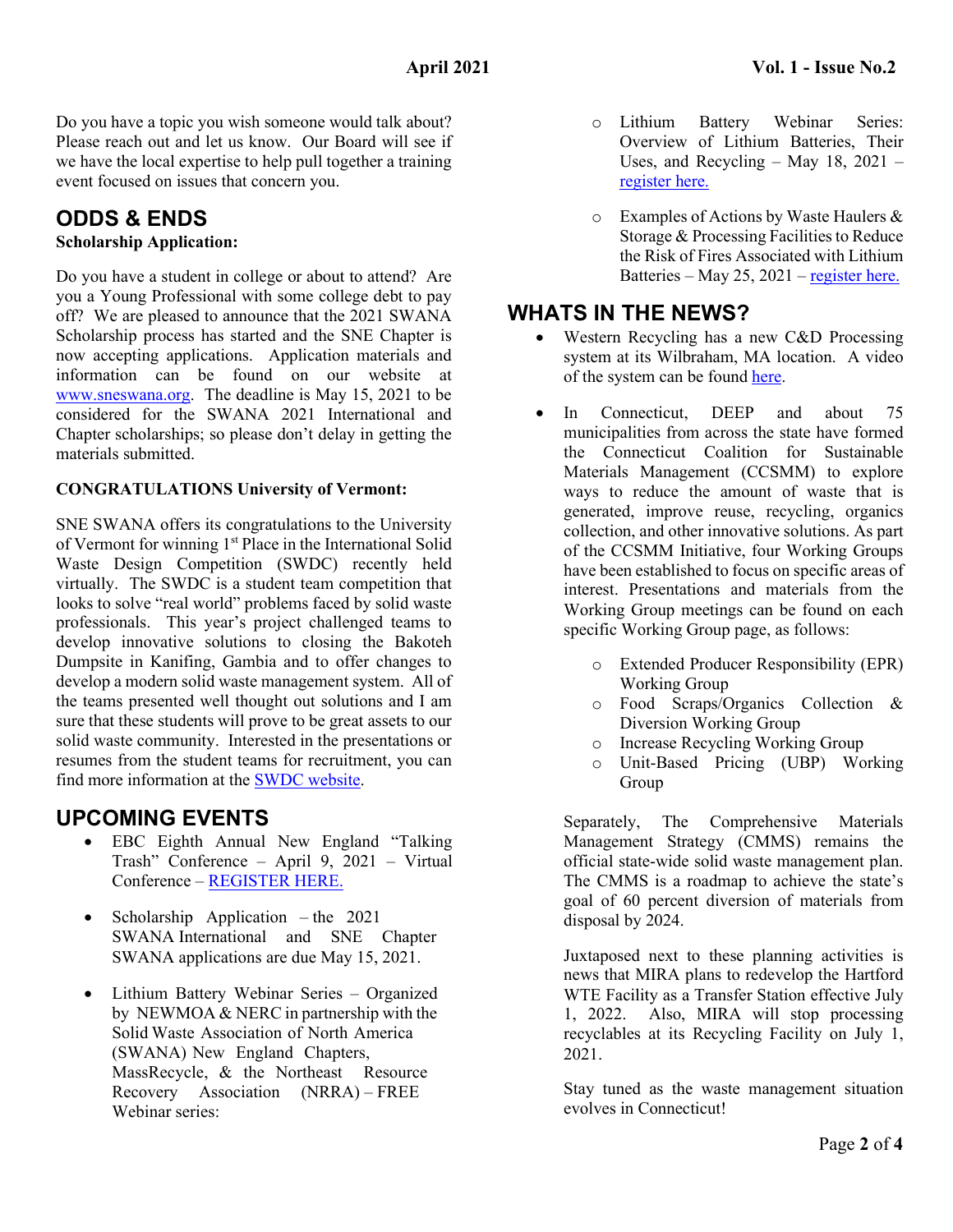## **Chapter Officers and Board of Directors**

### *Officers*

**Brian N. Card, P.E. President** Wheelabrator Technologies,

**Ron St. Michel, P.E. Vice President** Sanborn, Head & Associates, Inc.

**Phil Goddard Past President** Town of Bourne

#### **Lindsey Welcome, P.E. Secretary** Brown & Caldwell

**Inga Lermontov-Hoit Treasurer** RI Resource Recovery Corporation

#### *Board Directors*

Barry Van Laarhoven, P.E. Region 8 Director Civil & Environmental Consultants

**Katie Scott** Director Brown & Caldwell

**Joseph Brennan** YP Director RI Resource Recovery Corporation

**Amy Knight, P.E.** Director Civil & Environmental Consultants

**Jackie Caceci, P.E.** CT Director Tighe & Bond

**Greg McCarron, P.E.** Director SCS Engineers

**Scott Alfonse** Director Greater New Bedford Refuse District